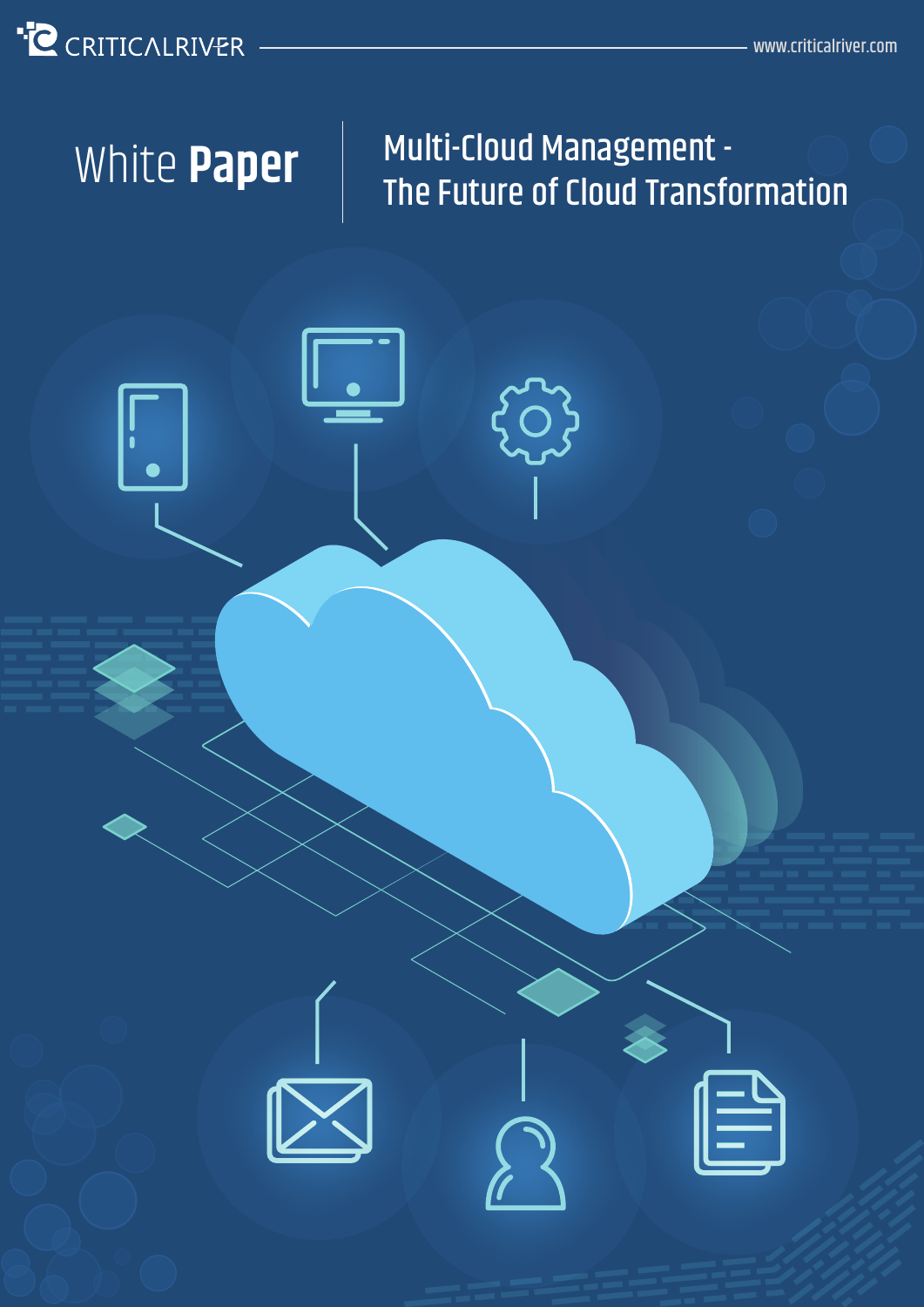## **Introduction**

Multi-cloud is when a company employs more than one cloud platform service for its diverse application requirements. A multi-cloud is generally constituted of a private, public cloud to fulfill a company's end goals. Multi-cloud Management usually uses many different convenient architectures, such as IaaS, SaaS, and PaaS, to achieve business goals.

Multi-cloud has become the gold standard for application deployment. Your application parts spread across many environments lead to fragmentation and other complicated difficulties for efficiently delivering your applications.

To warrant operational consistency for all your applications across cloud and on-premises environments, you require an application delivery solution with a single code. It enables IT with holistic visibility for multi-cloud environments through a single pane of glass. It provides you a uniform and robust security posture while giving an excellent application experience for end-users.

Multi-cloud refers to sharing cloud assets, software, applications, and much more across diverse cloud environments. It strives to reduce the dependence on any single cloud provider.

# Multi-Cloud Strategy

For any business using cloud services across various geographies, getting just one public cloud infrastructure provider to fit its needs is difficult. In situations like this, the choice to use a multi-cloud strategy is inevitable. Most companies embrace a multi-cloud strategy to dodge vendor lock-in or to take profit from the best solutions.

#### The multi-Cloud strategy usually rests on three factors:

- Governance: To warrant operational authority, companies want to unite the administration and monitor their IT systems. They want to regulate policies, techniques, and processes and share some tools, particularly those that allow cost governance and optimization across multiple cloud providers.
- Architecture: Advanced applications are, by design, built in a more modular way. They can span multiple cloud providers or utilize services from multiple clouds.
- **Sourcing:** The decision may be driven by many factors, including availability, execution, data freedom, regulatory obligations, and labor costs.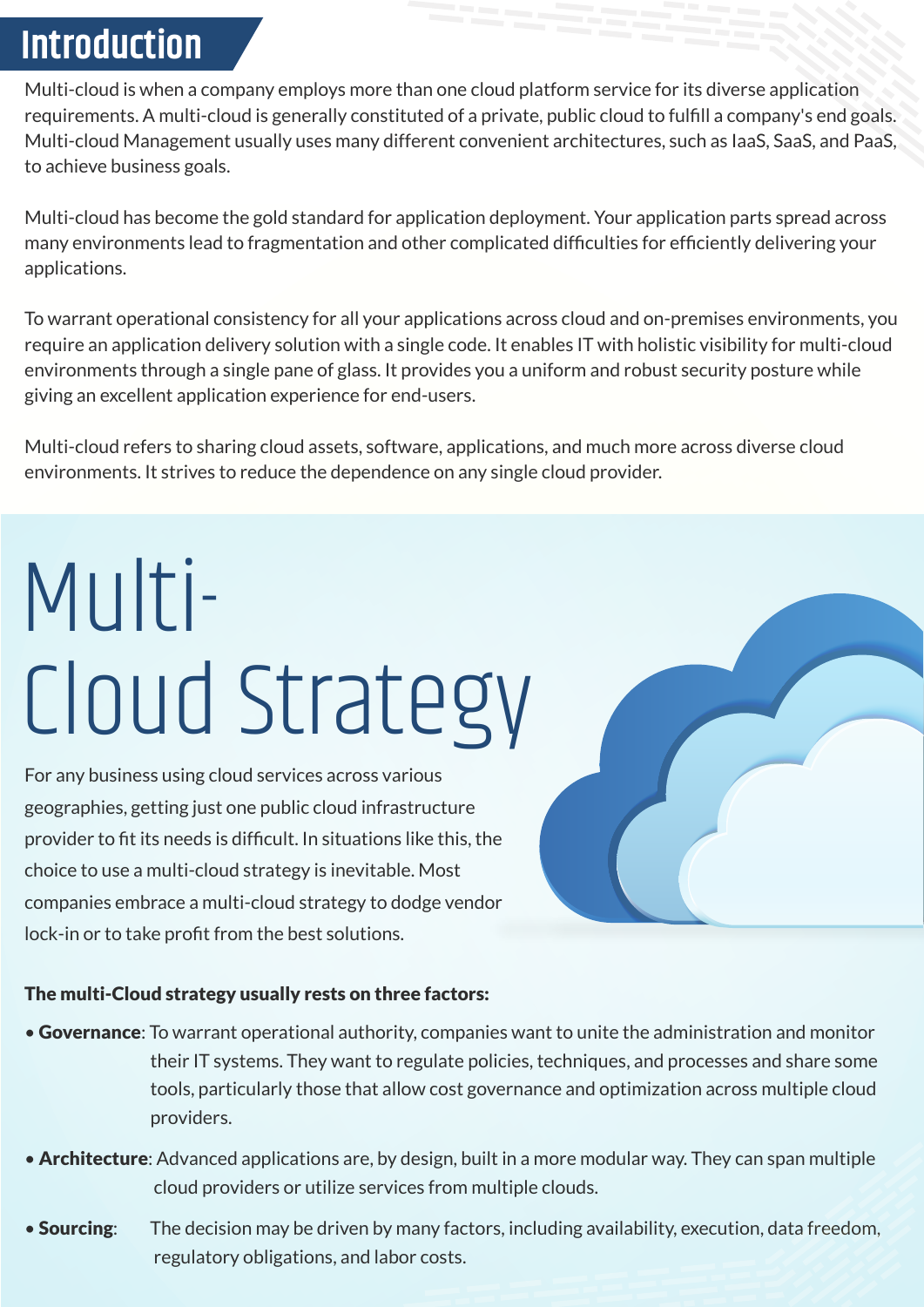## **What is Multi-Cloud Management?**

Organizations worldwide use multi-cloud management to control, govern, and optimize their cloud usage. It is an open cloud platform delivered "as-a-service" to give flexibility to the businesses and facilitate the management of multiple cloud services.

In the multi-cloud environment, businesses can shift their workload on multiple clouds, depending on the importance of data and applications. Nonetheless, multi-cloud management is distinct from the hybrid cloud deployment model. The hybrid cloud is a unified private and public cloud service, extending both the deployment models' advantages simultaneously.

## Benefits of Multi-Cloud

#### Escaping Vendor Lock-in

The concern of vendor lock-in is frequently cited as a significant barrier to cloud service adoption. Multi-cloud management has allowed end-users to shift between various vendors and decrease dependency on a single vendor.

This relative independence enables end-users to bargain with vendors for enhanced pricing and Service-Level Agreements. Additionally, multi-cloud management also allows flexibility in data deployment.

It enables end-users to transfer their workloads to various clouds as per the demand. For the highest independence, end users can choose a multi-cloud management platform to handle complex applications over many varied cloud platforms.

Hence, a multi-cloud management platform reduces vendor lock-in and facilitates seamless movement from one vendor to another.

#### Enhanced Automation & Agility

In this age of complicated and distinct computing environments, end-users search for smarter ways to warrant maximum resource utilization. This quest carries with its extra management complexities, thereby increasing the demand for agility and automation.

The implementation of a multi-cloud management platform enables companies to deliver suitable levels of automation with agility.

The platform also allows end-users to achieve operational and economic benefits of cloud computing through multiple automation tools, including automated backup & restoration, cross-cloud bursting, auto-scaling, auto-provisioning, and others.

The automation tools give many advantages, such as handling multiple cloud deployment, enabling automatic recovery in an emergency, and business continuity.

Multi-cloud management improves agility across multiple clouds, thereby increasing service levels in the enterprises.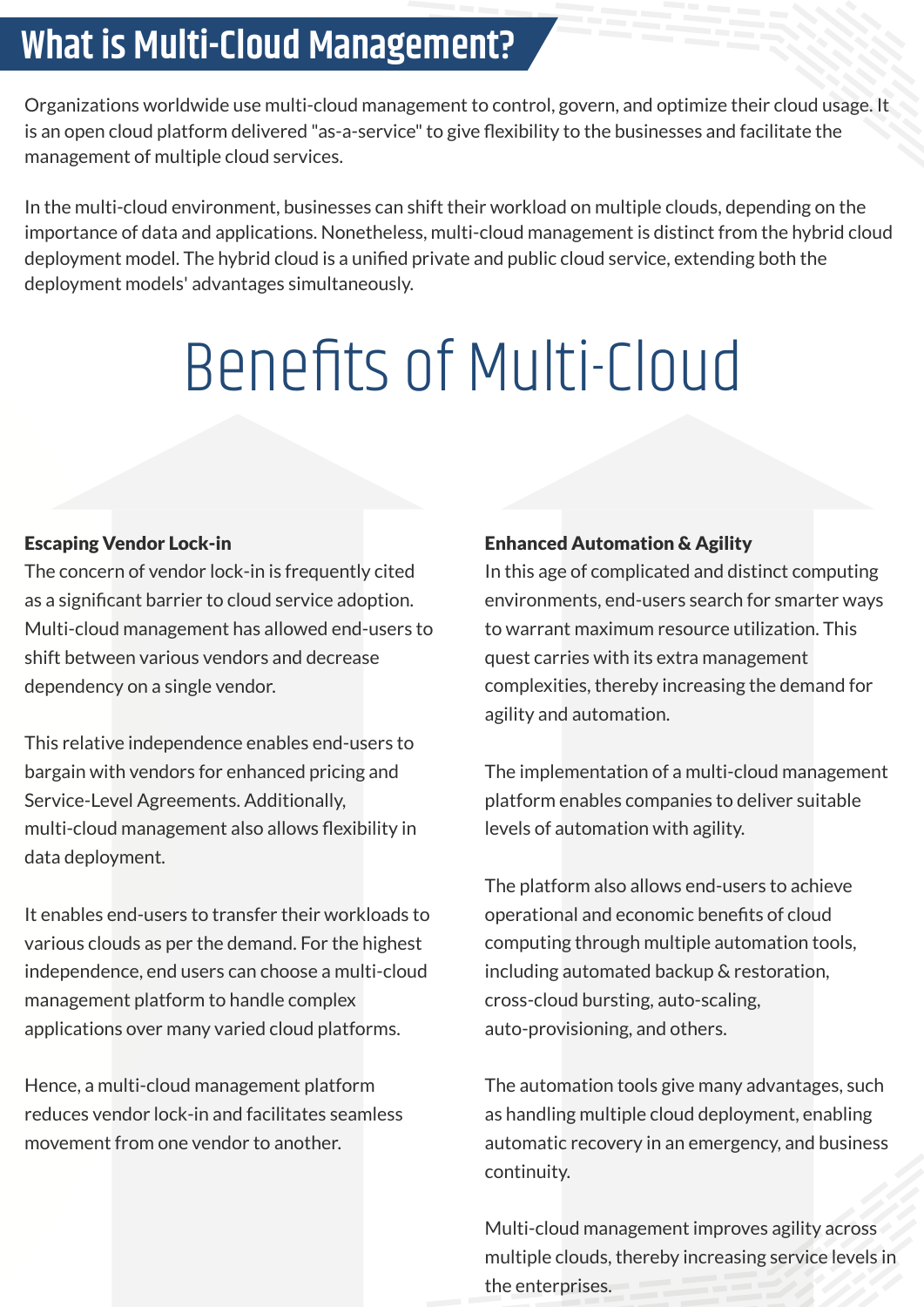#### Reaching Right Level of Governance

Policy-driven governance and management are crucial for all businesses. They must ensure effective resource utilization as they efficiently handle and guard any IT service delivery.

The governance systems and laws provide a role-based allocation of IT resources governed by cost, size, and business laws. Furthermore, compliance monitoring enables end-users to shield the virtualized workload with the necessary compliance policies.

There is a growing demand to determine an efficient governance process around managing data while acknowledging regulations linked to data usage and storage.

A multi-cloud management platform allows direct access controls. It solves governance problems such as encryption, financial controls, auditing, and API integration. Moreover, the multi-cloud management platform also allows a seamless movement of data between cloud environments and a business-friendly IT ecosystem.

Cloud computing in 2020 is more sophisticated, going multi-cloud, and expected to become more focused on vertical and sales as the best vendors fight for market share.

#### Here's a sneak-peak at the cloud leaders in the hybrid market:











When an enterprise takes the lead to infrastructure and solutions from diverse cloud vendors, hurdles emerge. Every cloud service comes with its tools that can raise complexity. Multi-cloud environments demand new management solutions to optimize execution, check costs, and ensure complex mixes of applications and environments, despite being inside the data center or in the cloud.

#### Here is the list of top Multi-cloud Management tools: